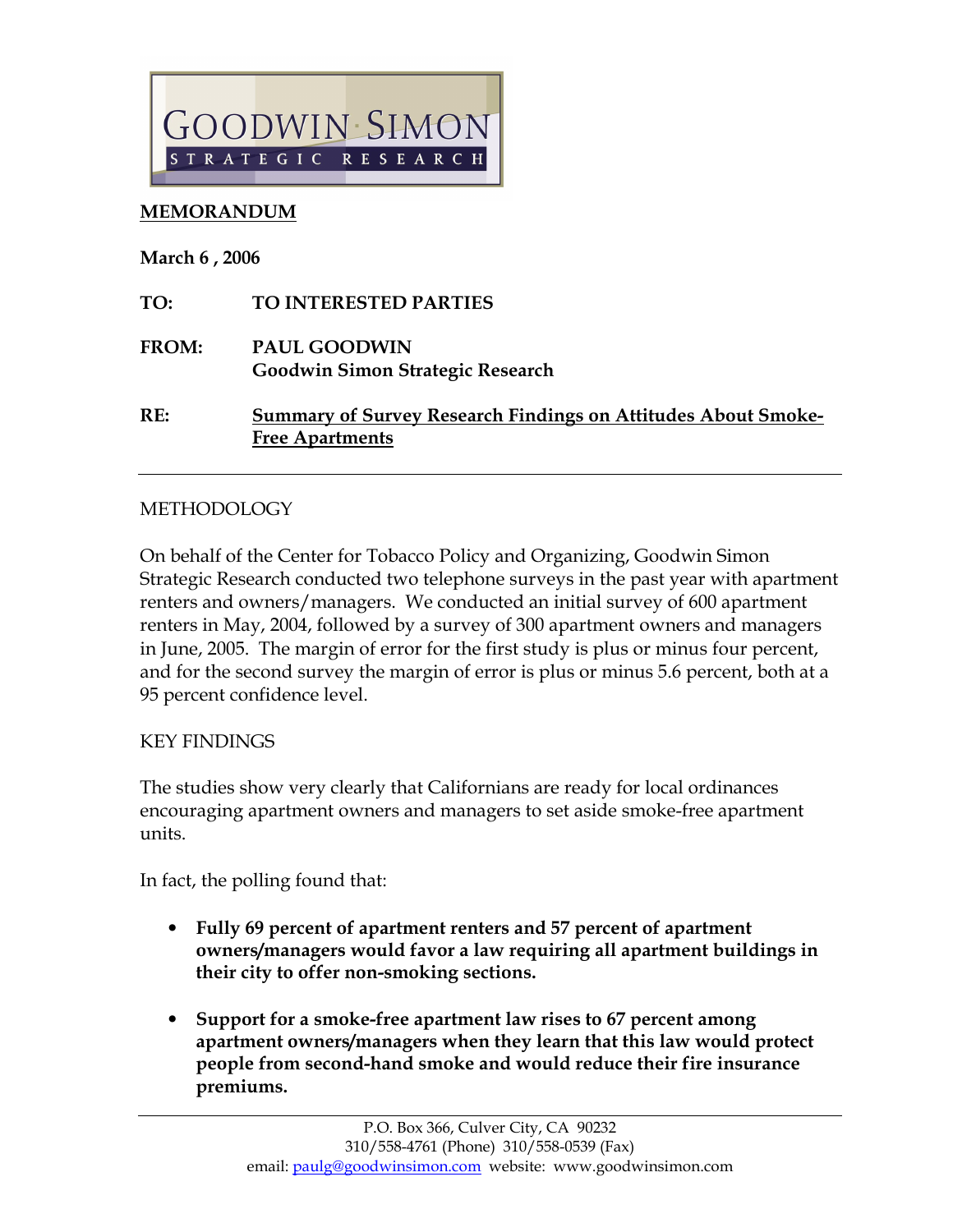Summary of Findings Smoke-Free Apartment Surveys Goodwin-Simon Strategic Research Page 2

- Eleven percent of California owners/managers report that they already have smoke-free apartment units in their buildings.
- Most apartment owners/managers are willing to put aside a sizable proportion of smoke-free apartment units. In fact, the median proportion of units they were willing to set aside as non-smoking is 50 percent. Only 10 percent of all apartment owners/managers were unwilling to set aside any units as non-smoking.

We also learned that:

- More than 85 percent of apartment renters and owners/managers say that second-hand smoke is harmful.
- Nearly 60 percent of renters and 69 percent of owners/managers say that second-hand smoke can drift from one apartment to another, and more than 70 percent say that it can drift from outside an apartment building into an apartment.
- Forty-four percent of apartment owners and managers say they have had to deal with complaints from tenants about second-hand smoke, and these owners/managers tend to be extremely supportive of efforts to encourage smoke-free units.
- Sixty-three percent of owners/managers say they usually or always enforce existing laws prohibiting smoking in indoor common areas, and 67 percent favor a law banning smoking in outdoor common areas like courtyards and swimming pools.
- Sixty-six percent of apartment owner and managers say they would consider setting aside smoke-free units if their tenants requested it, and 67 percent would consider it if they knew it would reduce fire insurance premiums.
- We also see that 66 percent of apartment owner/managers say that the following enforcement process would be "workable": notification about the smoke-free policy, three warnings for violations, and then eviction for repeat violations.